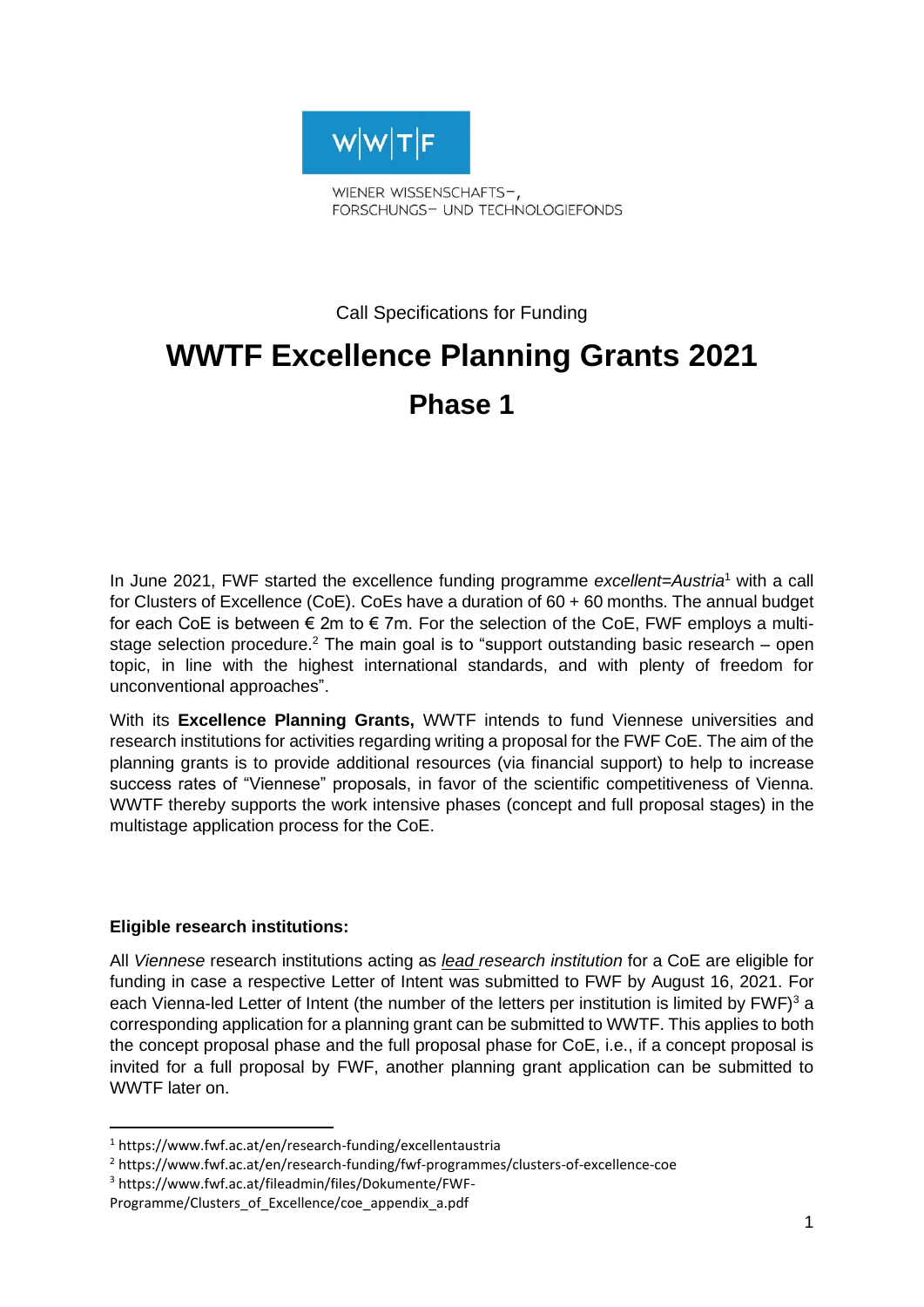## **Maximum funding for each planning grant:**

The maximum funding for an Excellence planning grant is € 30.000.

In the application to WWTF we do not require information how the funding will be spent. The expenses will be settled at the end of the project. Expenses have then to be reported in the WWTF online reporting system. Recognized costs will be reimbursed to the research institution. See below for a demonstrative list of eligible costs. Please contact WWTF in case if you are not sure if certain costs will be accepted.

# **Submission of applications for a WWTF Excellence Planning Grant:**

Due to the small funding volume, the lack of a "project" to decide upon, the need for a quick turnaround in the decision making and the short duration of the funding, WWTF will employ a strongly simplified application process and will require only the submission of already existing documents:

- Section 1 of the Letter of Intent to FWF
- Excerpts from PROFI elane indicating the participating researchers and research institutions

The application shall be submitted to WWTF by the heads of the research institutions (rectorates, managing directors). The heads of the research institutions shall also inform the coordinators of the CoE about the planning grants funding at WWTF and ask them if they want to apply for it.

Deadline for the submission to WWTF is 3.9.2021 via E-Mail to [michael.strassnig@wwtf.at](mailto:michael.strassnig@wwtf.at)

# **Decision making process:**

The WWTF Board of Directors will formally decide on the application in the meeting on September 23, 2021. The heads of the funded research institutions will receive a letter confirming the funding (via email). The email will also include a funding contract which has to be signed by persons authorized to sign funding contracts on behalf of the institution. The coordinator of the CoE also has to sign the contract. The funding contract will be concluded with the institution according to § 27 of the University Law (UG).

Due to the more formal nature of the decision in this call, WWTF assures that all applications fulfilling the formal requirements (see above) will receive funding. Hence, CoE coordinators may use funds already before notification about the funding from WWTF.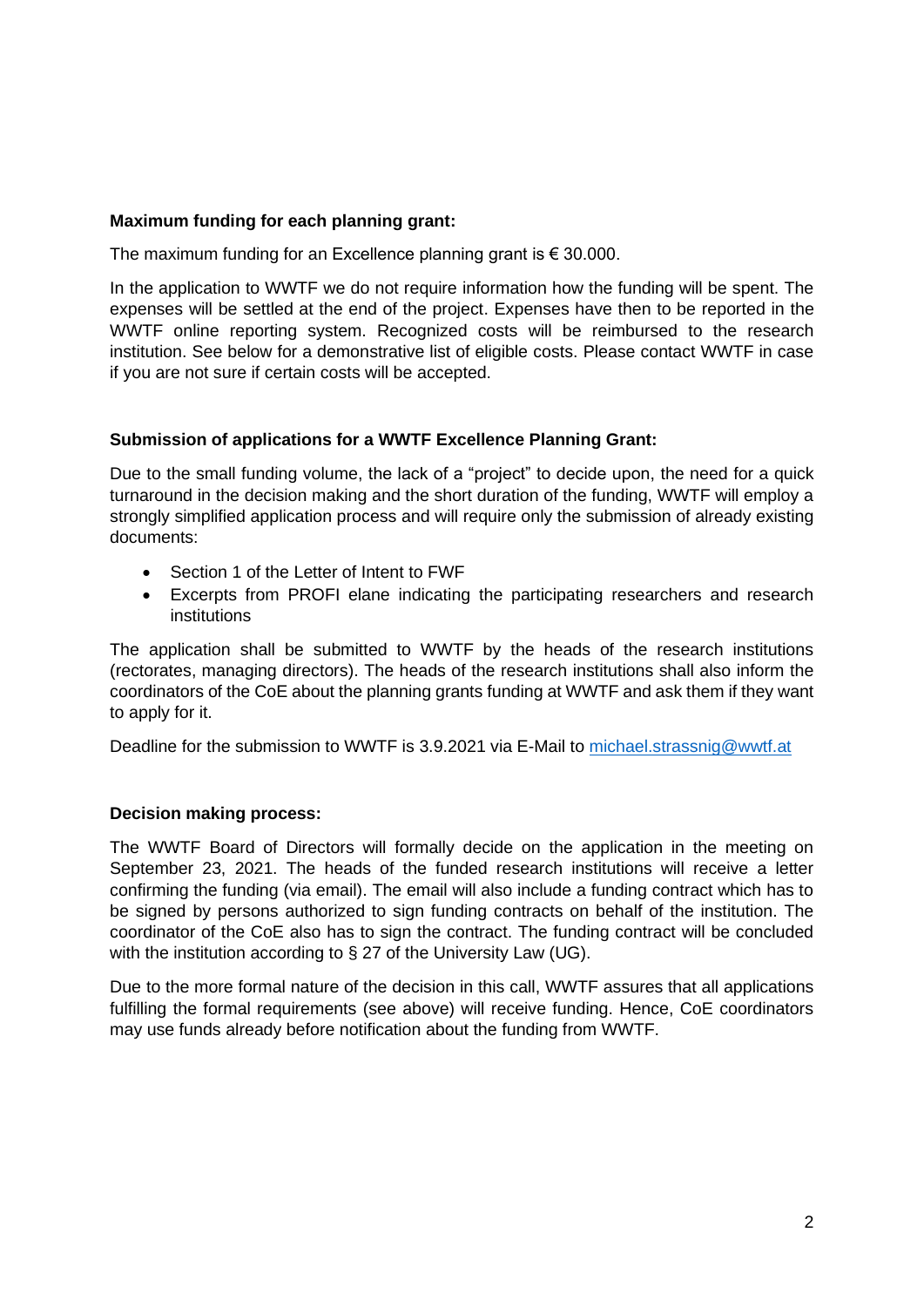# **Eligible costs:**

Planning grants funds may be used for any costs directly related to the FWF CoE application incurring between 16.8.2021 and 31.12.2021. These include in particular:

- Personnel costs: for persons working on the proposal in terms of content, administration, and coordination.
	- o Personnel specifically employed for working on the CoE proposal *and/or*
	- o Part-time staff may be increased to up to 100% employment the means of the Excellence Planning Grants *and/or*
	- o Third-party funded staff may temporarily reduce funding from other projects and instead be paid through Planning Grants funds.
- Costs for outside expert consulting services and consulting or for other work contracts (Werkverträge).
- Travel costs to partner institutions in the consortium and travel by consortium members to the lead research institution.
- Other material costs can only be requested to a small extent, provided that it is clearly shown they are necessary for the preparation of the proposal to FWF.

The documentation of in-kind contributions is not required.

#### *Non-eligible costs:*

- Applications linked to a Letter of Intent rejected by FWF will not be funded by WWTF. In case that a Letter of Intent will be rejected by FWF, the research institution has to promptly inform WWTF (in case of a corresponding planning grant application)
- Proposals that do not result in the submission of a concept proposal to FWF will not be funded.
- Costs for research activities will not be funded, only coordination and administrative activities.
- Overhead costs will not be funded.

In case you are not sure what costs are eligible, please contact the call manager.

## **Payment of the funding:**

Funding of up to  $\epsilon$  30,000 can be utilized. Payment to the research institutions / settlement will be made after the end of the concept application phase at FWF, i.e., research institutions will be required to make upfront payments to the applicants.

## **Reporting:**

At the end of the funding period (December 31, 2021), a financial report must be submitted to the WWTF. This includes a cost statement with explanations for a maximum funding of  $\epsilon$ 30.000. Costs exceeding this amount will not be reimbursed. The WWTF provides a report form online for the reporting. The disbursement of funds to the research institutions will be made after the final account has been approved by the WWTF.